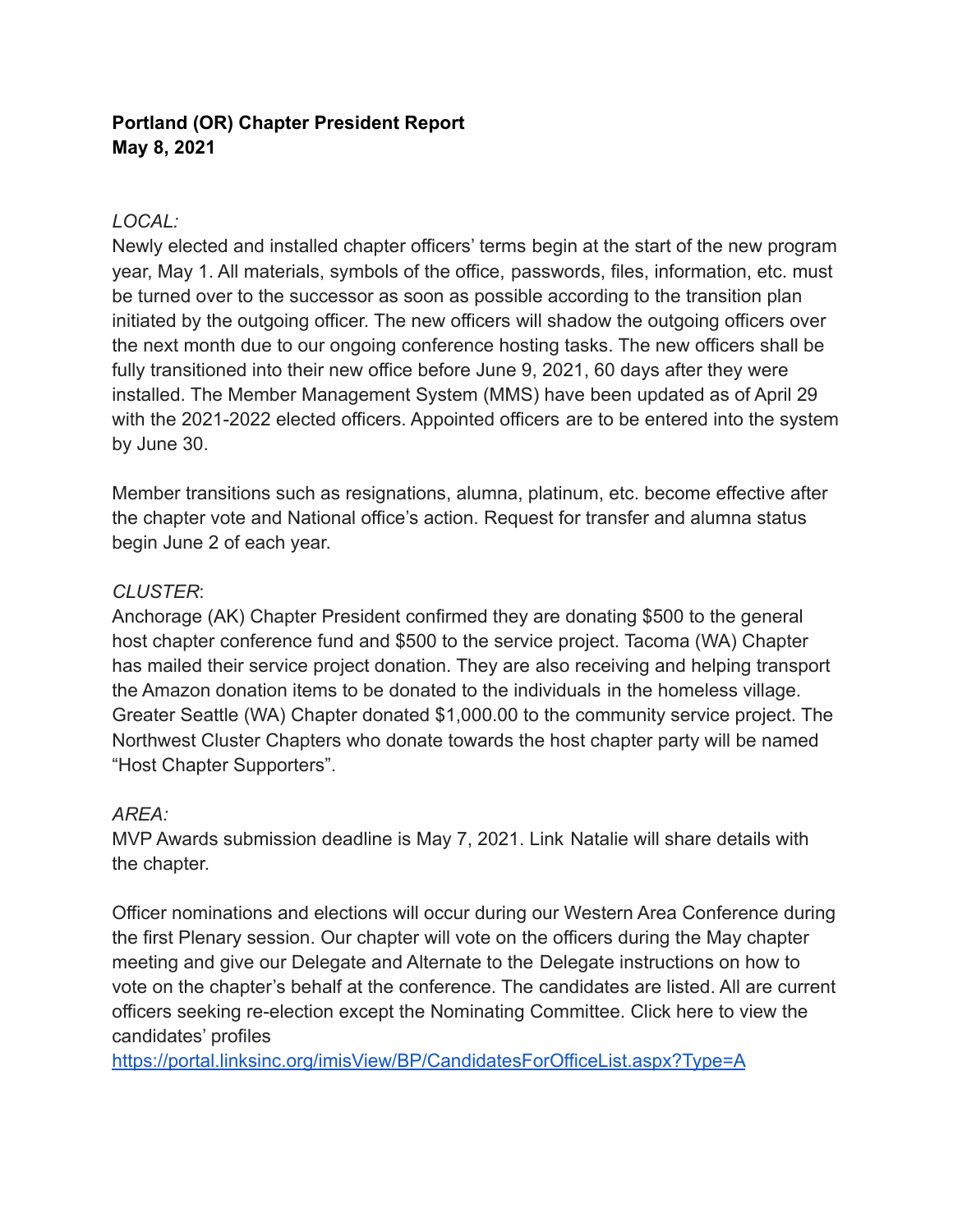Western Area Director: Lorna C. Hankins

Western Area Vice Director: Karen Cole

Western Area Secretary: Theresa Brewton Lyons

Western Area Treasurer: Marcia L. Page

Western Area Nominating Committee: Sandra Jackson Alridge Rosaland Guidry Anderson Mitzi S. Willis

Western Area Foundation Representative: Wendolyn Washington

Several members expressed they are not receiving Area communications so even the Call to Conference may have been missed by those members. The email distribution list she will use is from those who have not "opted out" from receiving mailings. Members can opt back in. Please inform me if you are one not receiving emails from the Area. A list will be compiled and sent to the Area Director so she can get those members back into the distribution system. Our Area Director began sending weekly news April 30, 2021. The goal is for every member to receive them to stay connected and informed.

The goal is for Portland Chapter to have 100% registration as the host chapter of the 45th Western Area Conference, *"Footprints to the Future, A Whole New World"!* As a reminder, attendees will receive 1N5 credit. The 1N5 period extended a year because the 1N5 credit was not awarded for the 2020 National Assembly. Therefore, all members are in the current 1N5 period, 2018-2023. Members inducted in 2022 and 2023 will be in the next 5 year block.

#### *NATIONAL:*

The National organization's position on in-person gatherings and meetings is unchanged. The July 31, 2021 date is a reassessment date, not a hard stop. We are allowed to have a maximum of 6 people in a space at one time with masks for now but this may change. Even when members are vaccinated masks are still required.